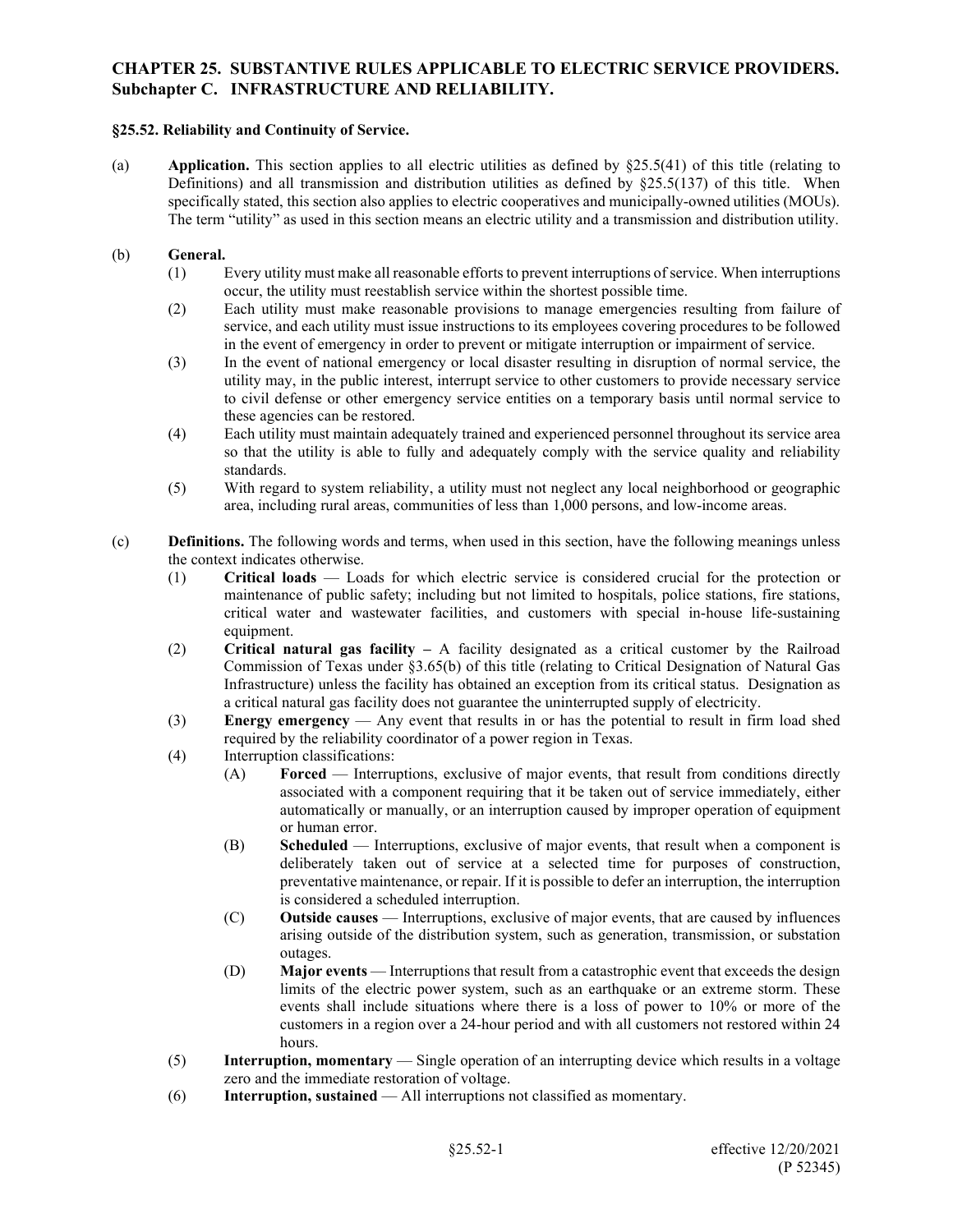- (7) **Interruption, significant** An interruption of any classification lasting one hour or more and affecting the entire system, a major division of the system, a community, a critical load, or service to interruptible customers; and a scheduled interruption lasting more than four hours that affects customers that are not notified in advance. A significant interruption includes a loss of service to 20% or more of the system's customers, or 20,000 customers for utilities serving more than 200,000 customers. A significant interruption also includes interruptions adversely affecting a community such as interruptions of governmental agencies, military bases, universities and schools, major retail centers, and major employers.
- (8) **Reliability indices:**
	- (A) **System Average Interruption Frequency Index (SAIFI)** -- The average number of times that a customer's service is interrupted. SAIFI is calculated by summing the number of customers interrupted for each event and dividing by the total number of customers on the system being indexed. A lower SAIFI value represents a higher level of service reliability.
	- (B) **System Average Interruption Duration Index (SAIDI)** -- The average amount of time a customer's service is interrupted during the reporting period. SAIDI is calculated by summing the restoration time for each interruption event times the number of customers interrupted for each event and dividing by the total number of customers. SAIDI is expressed in minutes or hours. A lower SAIDI value represents a higher level of service reliability.
- (d) **Record of interruption.** Each utility must keep complete records of sustained interruptions of all classifications. Where possible, each utility must keep a complete record of all momentary interruptions. These records must show the type of interruption, the cause for the interruption, the date and time of the interruption, the duration of the interruption, the number of customers interrupted, the substation identifier, and the transmission line or distribution feeder identifier. In cases of emergency interruptions, the remedy and steps taken to prevent recurrence must be recorded. Each utility must retain records of interruptions for five years.

#### (e) **Notice of significant interruptions.**

- (1) **Initial notice.** A utility must notify the commission, in a method prescribed by the commission, as soon as reasonably possible after it has determined that a significant interruption has occurred. The initial notice must include the general location of the significant interruption, the approximate number of customers affected, the cause if known, the time of the event, and the estimated time of full restoration. The initial notice must also include the name and telephone number of the utility contact person and must indicate whether local authorities and media are aware of the event. If the duration of the significant interruption is greater than 24 hours, the utility must update this information daily and file a summary report.
- (2) **Summary report.** Within five working days after the end of a significant interruption lasting more than 24 hours, the utility must submit a summary report to the commission. The summary report must include the date and time of the significant interruption; the date and time of full restoration; the cause of the interruption, the location, substation and feeder identifiers of all affected facilities; the total number of customers affected; the dates, times, and numbers of customers affected by partial or step restoration; and the total number of customer-minutes of the significant interruption (sum of the interruption durations times the number of customers affected).

#### (f) **Priorities for power restoration to certain medical facilities.**

- (1) A utility must give the same priority that it gives to a hospital in the utility's emergency operations plan for restoring power after an extended power outage, as defined by Texas Water Code, §13.1395, to the following:
	- (A) An assisted living facility, as defined by Texas Health and Safety Code, §247.002;
	- (B) A facility that provides hospice services, as defined by Texas Health and Safety Code, §142.001;
	- (C) A nursing facility, as defined by Texas Health and Safety Code, §242.301; and
	- (D) An end stage renal disease facility, as defined by Texas Health and Safety Code, §251.001.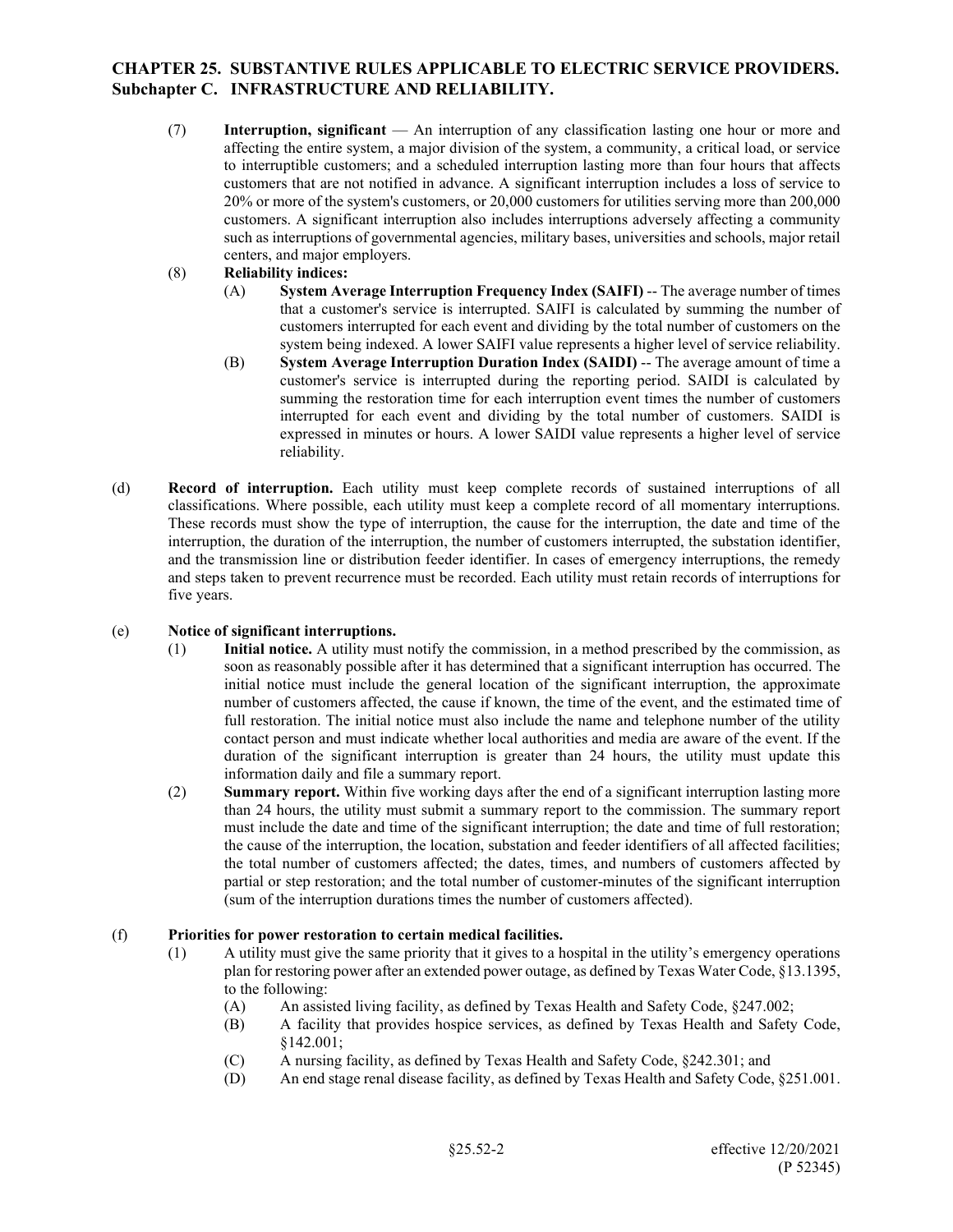- (2) The utility may use its discretion to prioritize power restoration for a facility after an extended power outage in accordance with the facility's needs and with the characteristics of the geographic area in which power must be restored.
- (g) **System reliability.** Reliability standards apply to each utility and are limited to the Texas jurisdiction. A "reporting year" is the 12-month period beginning January 1 and ending December 31 of each year.
	- (1) **System-wide standards.** The standards must be unique to each utility based on the utility's performance and may be adjusted by the commission if appropriate for weather or improvements in data acquisition systems. The standards will be the average of the utility's performance from the later of reporting years 1998, 1999, and 2000, or the first three reporting years the utility is in operation.
		- (A) **SAIFI.** Each utility must maintain and operate its electric distribution system so that its SAIFI value does not exceed its system-wide SAIFI standard by more than 5.0%.
		- (B) **SAIDI.** Each utility must maintain and operate its electric distribution system so that its SAIDI value does not exceed its system-wide SAIDI standard by more than 5.0%.
	- (2) **Distribution feeder performance.** The commission will evaluate the performance of distribution feeders with ten or more customers after each reporting year. Each utility must maintain and operate its distribution system so that no distribution feeder with ten or more customers sustains a SAIDI or SAIFI value for a reporting year that is more than 300% greater than the system average of all feeders during any two consecutive reporting years.
	- (3) **Enforcement.** The commission may take appropriate enforcement action, including action against a utility, if the system and feeder performance is not operated and maintained in accordance with this subsection. In determining the appropriate enforcement action, the commission will consider:
		- (A) the feeder's operation and maintenance history;
		- (B) the cause of each interruption in the feeder's service;
		- (C) any action taken by a utility to address the feeder's performance;
		- (D) the estimated cost and benefit of remediating a feeder's performance; and
		- (E) any other relevant factor as determined by the commission.
- (h) **Critical natural gas facilities.** In accordance with §3.65 of this title, critical natural gas standards apply to each facility in this state designated as a critical customer under §3.65 of this title. In this subsection, the term "utility" includes MOUs, electric cooperatives, and entities considered utilities under subsection (a) of this section.

#### (1) **Critical customer information.**

- (A) In accordance with §3.65 of this title, the operator of a critical natural gas facility must provide critical customer information to the entities listed in clauses (i) and (ii) of this subparagraph. The critical customer information must be provided by email using Form CI-D and any attachments, as prescribed by the Railroad Commission of Texas.
	- (i) The utility from which the critical natural gas facility receives electric delivery service; and
	- (ii) For critical natural gas facilities located in the ERCOT region, the independent organization certified under PURA §39.151.
- (B) The commission will maintain on its website a list of utility email addresses to be used for the provision of critical customer information under subparagraph (A) of this paragraph. Each utility must ensure that the email address listed on the commission's website is accurate. If the utility's email address changes or is inaccurate, the utility must provide the commission with an updated email address within five business days of the change or of becoming aware of the inaccuracy.
- (C) Within ten business days of receipt, the utility must evaluate the critical customer information for completeness and provide written notice to the operator of the critical natural gas facility regarding the status of its critical natural gas designation.
	- (i) If the information submitted is incomplete, the utility's notice must specify what additional information is required and provide a deadline for response that is no sooner than five business days from when the critical natural gas facility receives the written notice. If the utility does not receive the additional information in a